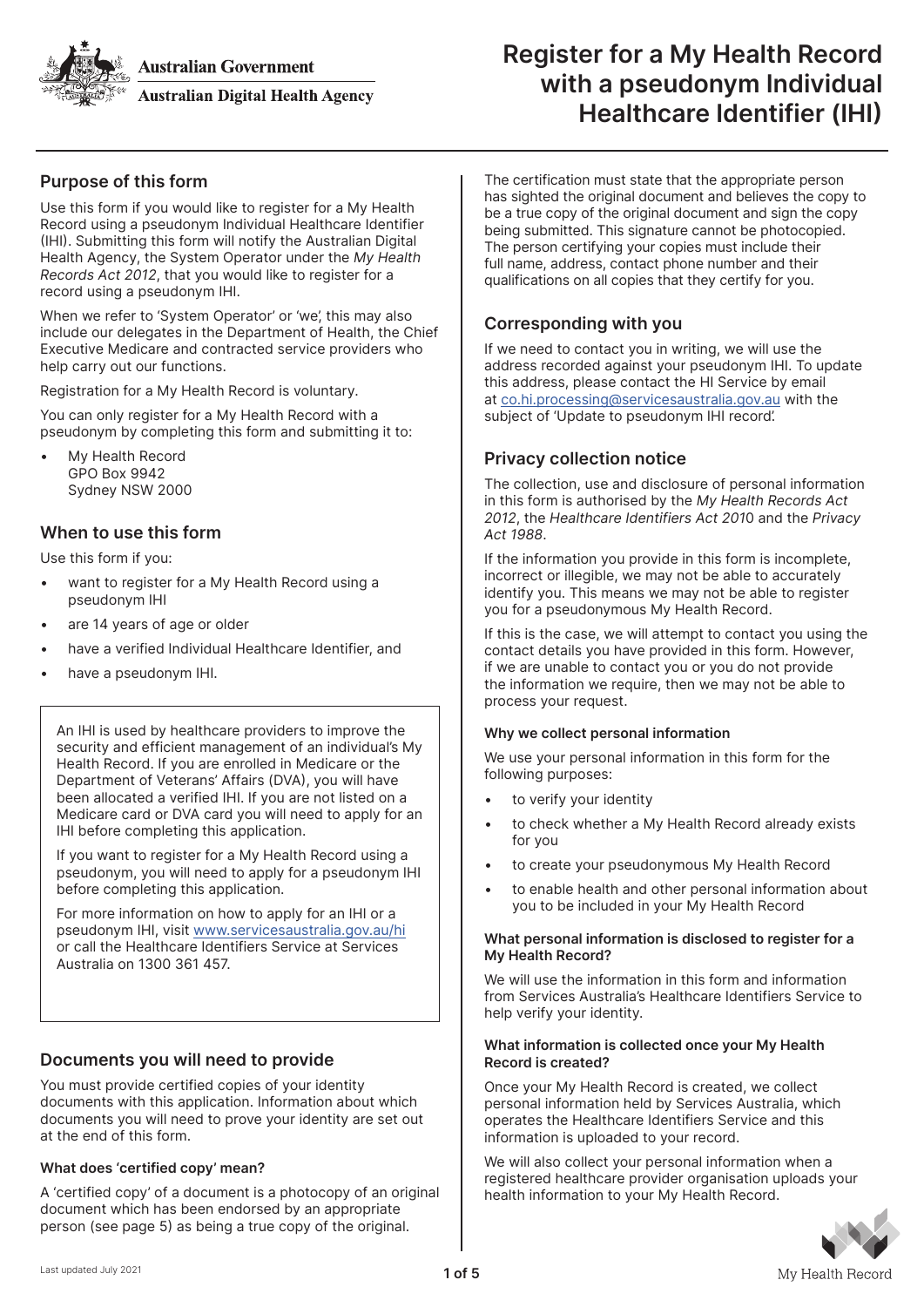The personal information may be contained in records such as a shared health summary, a discharge summary, diagnostic imaging or pathology results, or prescribing and dispensing information. You can ask your registered healthcare provider not to upload records to your My Health Record. Your registered healthcare provider must comply with your request.

You can control who has access to your records in your My Health Record by setting access controls. If you do not set these access controls, your registered healthcare provider organisations that are involved in your care will be able to view documents in your My Health Record.

#### Disclosing personal information overseas

My Health Record information is stored in Australia. We will not disclose My Health Record information overseas unless you or your registered healthcare provider organisations access the My Health Record while overseas.

#### For more information

The My Health Record privacy policy outlines how we manage your health and other personal information. It also explains how you can access and correct personal information or make a privacy complaint. You can access the privacy policy at www.myhealthrecord.gov.au/privacy or by calling 1800 723 471.

# Managing your My Health Record

Once you are registered, you need to have a myGov account to access your My Health Record online. myGov is a secure way to access Australian Government services online. You will link to your My Health Record through myGov.

Once you've registered and linked your My Health Record, you can view and manage the information in your My Health Record online.

Learn more about setting up your My Health Record by visiting our help page www.myhealthrecord.gov.au/help/ set-up.

# Your genuine details

Please provide the following information about yourself. This information will not appear in the My Health Record associated with your pseudonym.

- 1. Family name
- 2. First given name
- 3. Other name(s)
- 4. Gender: Male  $\Box$  Female  $\Box$
- 5. Date of birth (dd/mm/yyyy)
- 6. Please provide one of the following:

Your Medicare card number and Individual Reference Number (IRN) (number beside your name)

l.

Your DVA file number OR

Your IHI

Note: These numbers will be on the front of the Medicare or DVA card or in the IHI letter that has been issued with your name on it. Your IRN will be beside your name on your Medicare card. If you are unsure about completing this question call 1800 723 471.

7. Address (the address that is recorded with Medicare or DVA)

| State | Postcode |  |
|-------|----------|--|

Please read this before answering question 8: We may need to contact you using this contact number if there is an issue with your application. The details you provide below will not be recorded on your My Health Record.

8. Your best contact number including your area code

## Your pseudonymous details

- 9. Please provide the following information about the details associated with your pseudonym IHI. Your pseudonymous information will appear in the My Health record associated with your pseudonym IHI.
- 10. Family name (pseudonym)
- 11. First given name (pseudonym)
- 12. Other name(s) (pseudonym)
- 13. Date of birth (dd/mm/yyyy)

14. Gender: Male Female

- 15. Your verified IHI number (pseudonym)
- 16. Address (This is the address used in your IHI application to receive your IHI letter)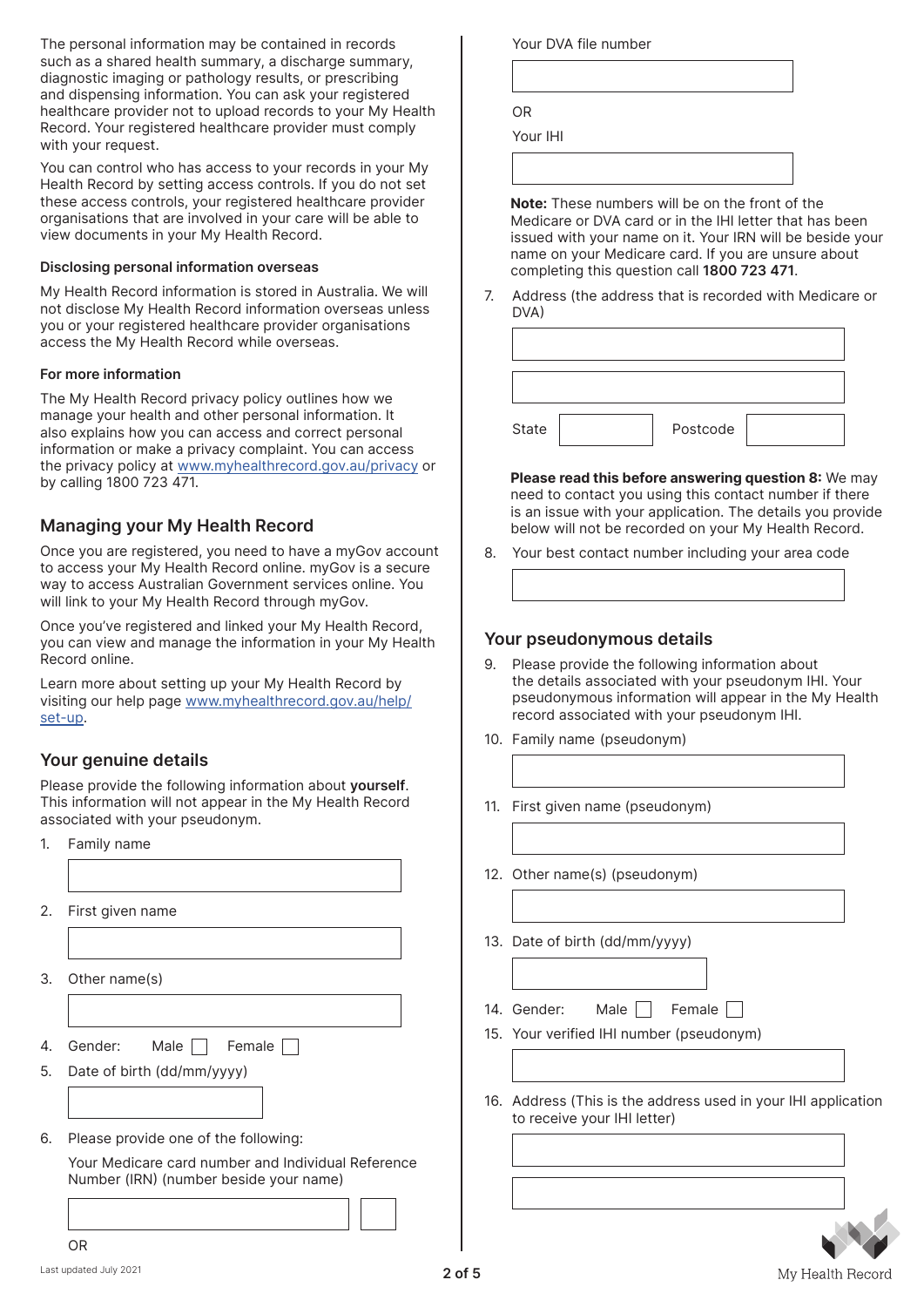17. Have you previously registered for a My Health Record?

Note: This question is optional and your application will not be affected if you choose not to answer. Answering this question will help the System Operator to process your application.

| Νņ  |  |
|-----|--|
| Yes |  |

### Your signature

I apply to be registered for a pseudonymous My Health Record using a pseudonym IHI and:

- I declare that the information in this form is accurate and any supporting evidence submitted by me is correct.
- I understand my health information will be uploaded to the My Health Record system by registered healthcare provider organisations involved in my care, subject to any express advice I give my healthcare providers not to upload:
	- a specific record
	- a specified class of records, or
	- any records

#### Applicant's signature



Note: Giving false or misleading information is a serious offence.

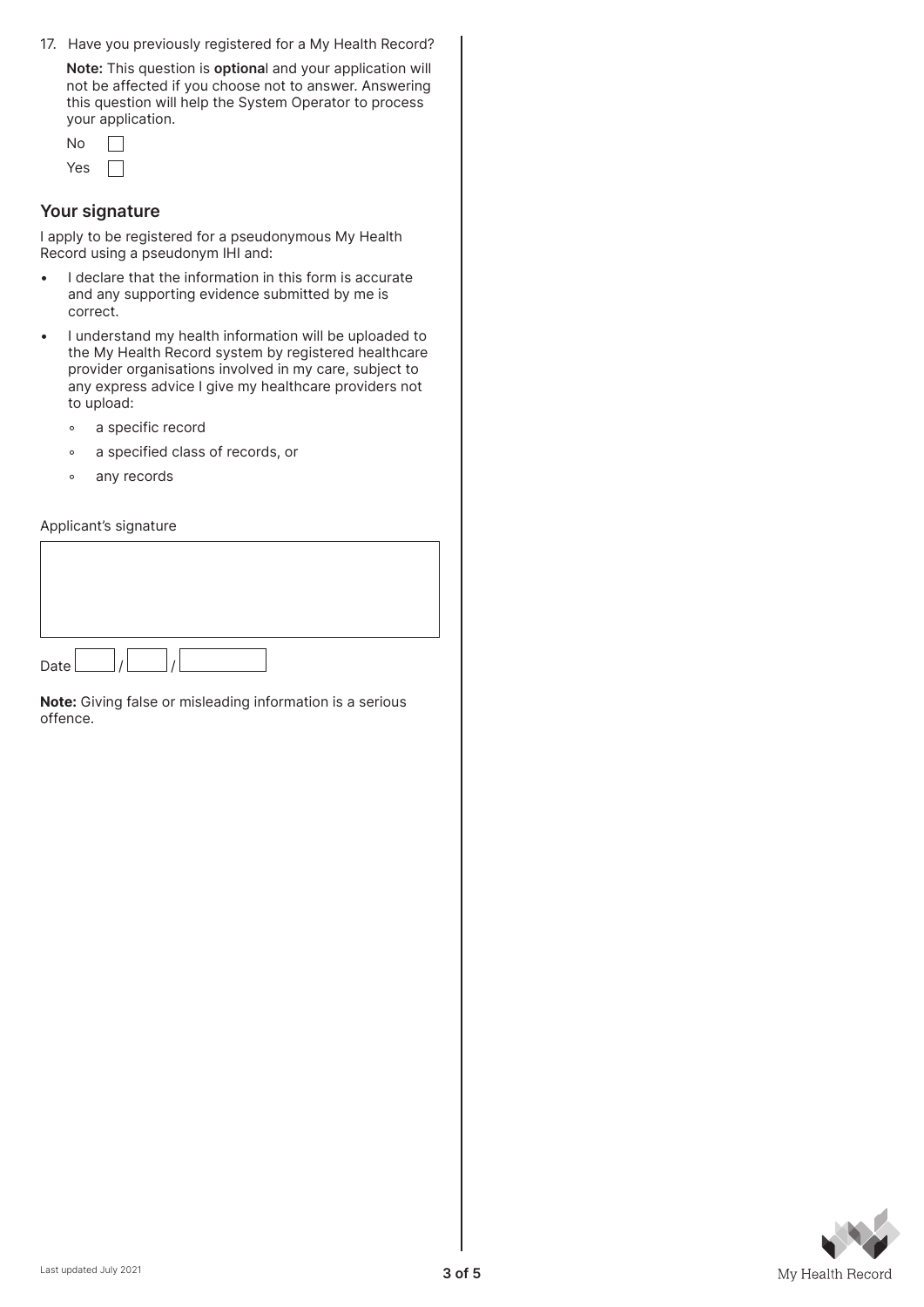# Information you need to verify your identity

To establish your identity, you will need to provide documents that add up to 100 points in evidence. To establish evidence of identity you may provide either:

- one primary document and one secondary document or
- a combination of secondary documents from the list below.

When mailing the written application, you will need to send certified copies of your documents establishing evidence of identity. If any of these documents are not in English, you will need to provide certified copies of both the:

- original document and
- the English translation of the document.

We cannot process copies of foreign language documents unless there is an English translation. The table below shows the documents you can provide and how many points each document is worth.

#### **Checklist**

#### Primary documents

**Birth certificate** 70 • Birth card issued by a Registry of Births, Deaths and Marriages • Australian citizenship certificate • Current Australian passport • Current foreign passport or travel document with a valid visa • Expired passport which has not been cancelled and was current within two preceding years • Other document of identity equivalent to a passport including diplomatic documents and some documents issued to refugees • Australian armed service papers

#### Secondary documents – you can use more than one

| The following must contain a photograph and full name. The first document from this category is awarded 70 points.<br>Any additional documents from this category are awarded 35 points:<br>Driver licence issued by an Australian state or territory<br>Licence or permit issued under a law of the law Commonwealth, or state or territory government<br>e.g. a boat licence<br>Identification card issued to a public employee<br>$\bullet$<br>Identification card issued by the Commonwealth, state or territory government as evidence of the person's<br>entitlement to a financial benefit | 70 |  |
|---------------------------------------------------------------------------------------------------------------------------------------------------------------------------------------------------------------------------------------------------------------------------------------------------------------------------------------------------------------------------------------------------------------------------------------------------------------------------------------------------------------------------------------------------------------------------------------------------|----|--|
| The following must have a name and address:<br>Mortgage or other instrument of security held by a financial body<br>Local government (council) land tax or rates notice<br>Land Titles Office record                                                                                                                                                                                                                                                                                                                                                                                              | 40 |  |
| The following must have a name and signature:<br>Marriage certificate (for maiden name only)<br>Credit card<br>Foreign driver licence<br>Medicare card (signature not required on Medicare card)<br>DVA treatment card (signature not required on DVA card)<br>Identification card issued to a student at a tertiary education institution<br>Membership to a registered club (NRMA or equivalent)<br><b>EFTPOS</b> card                                                                                                                                                                          | 35 |  |
| Only one from each document type may be used (must include name and address):<br>Records of public utility - phone, water, gas or electricity<br>Records of financial institution<br>Lease/rental agreement                                                                                                                                                                                                                                                                                                                                                                                       | 35 |  |
| The following must have name and date of birth:<br>Record of primary, secondary or tertiary education institution attended by the applicant within the last 10 years<br>Record of professional or trade association of which the applicant is a member                                                                                                                                                                                                                                                                                                                                            |    |  |